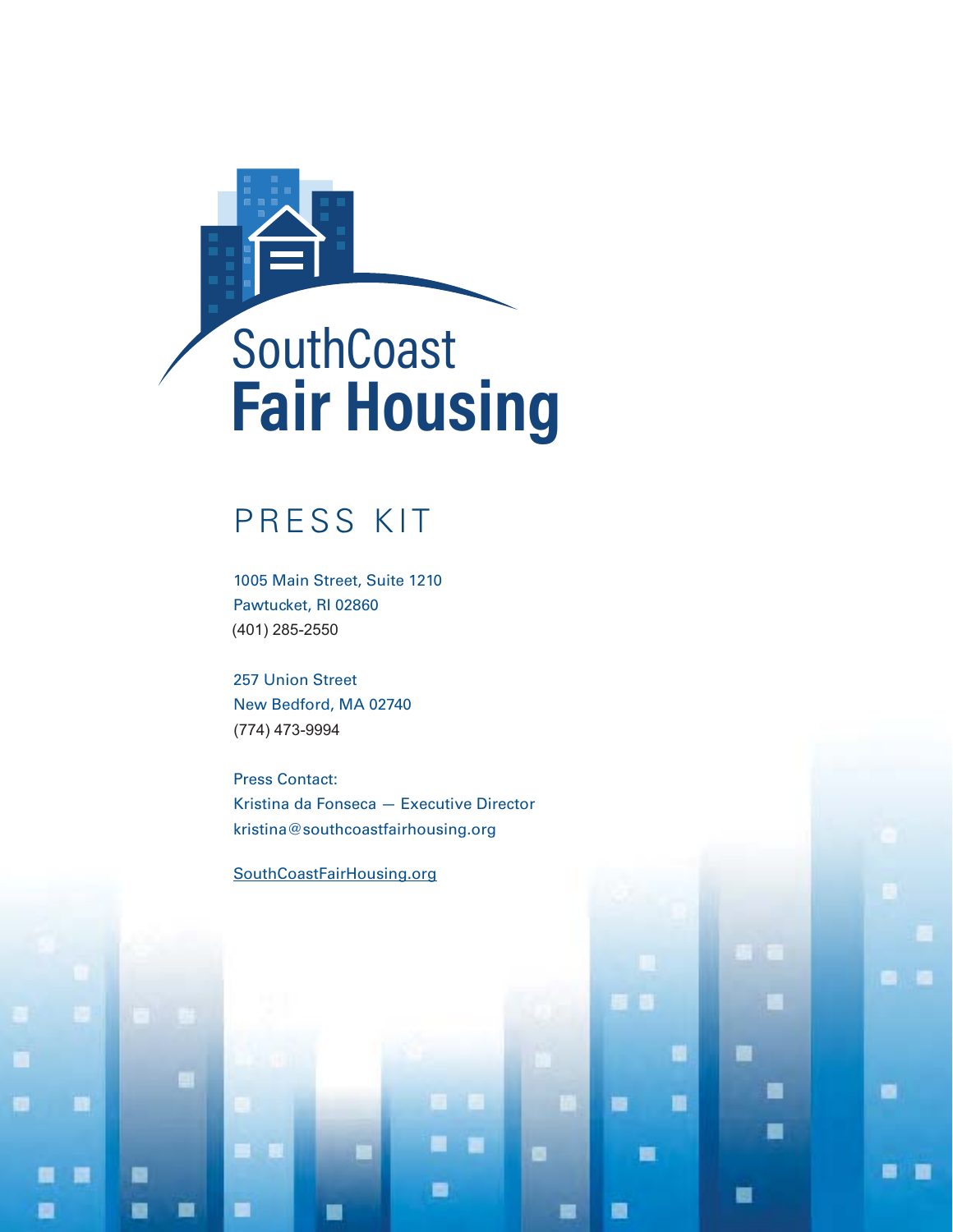Thank you for taking the time to learn more about SouthCoast Fair Housing! SouthCoast Fair Housing was formed to eradicate housing discrimination, increase housing opportunities for all, and help develop inclusive communities. As we work to achieve this mission it is essential that accurate information about fair housing reach the public. We hope to engage the community in conversations about housing choice and segregation with the goal of improving access to fair housing.

We encourage you to familiarize yourself with SCFH's mission, the impact housing discrimination has on individuals and their communities, and the obligation of recipients of certain federal funds to affirmatively further fair housing – all included in this press kit. We hope that you will consider SCFH a resource for reliable fair housing information, and we welcome you to contact us with your fair housing questions.

If you have any questions, please contact me at kristina@southcoastfairhousing.org or by calling (774) 473-9994  $\sqrt{7}$ 

Sincerely,

Kristina da Fonseca Executive Director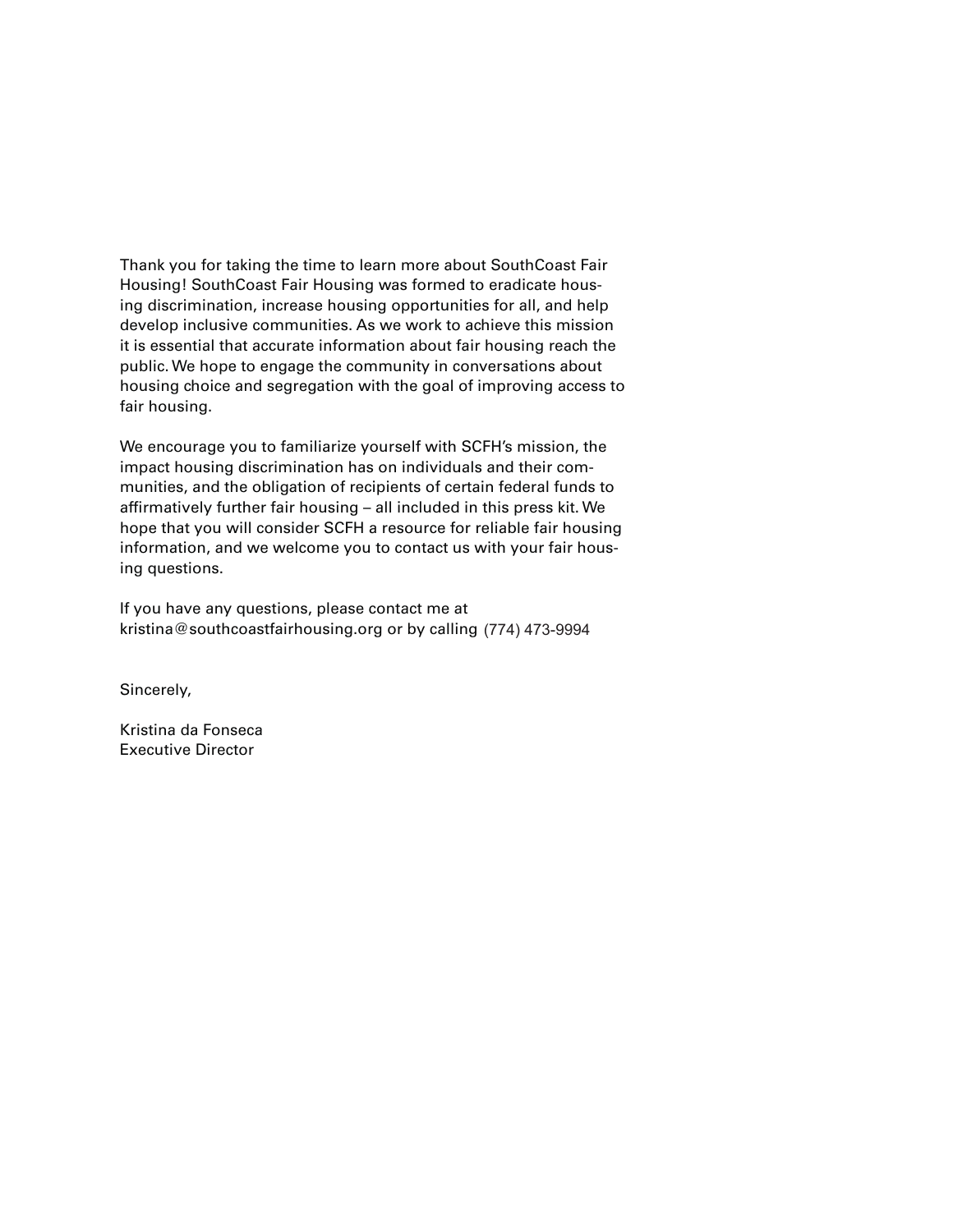# A BOUT SOUTH COAST FAIR HOUSING

### **Mission**

SouthCoast Fair Housing (SCFH) is a private, non-profit fair housing organization. SCFH's mission is to eradicate housing discrimination, increase equal housing opportunities, and help develop inclusive communities. SCFH works to accomplish these goals through education and outreach, advocacy, and enforcement activities.

SCFH's website, southcoastfairhousing.org, contains a variety of information about fair housing, including informational brochures in three languages, information about our programs, and an intake form that allows individuals who believe they have experienced discrimination to submit their information to us.

## **Location and Service Area**

SCFH's offices are located at:

| 1005 Main Street, Suite 1210 |
|------------------------------|
| Pawtucket, RI 02860          |

257 Union Street New Bedford, MA 02740

H

.

SCFH serves Rhode Island and Bristol and Plymouth Counties in Massachusetts. It is the only fair housing organization active in the region. the region.

## **Affiliations**

SCFH is a supporting member of the National Fair Housing Alliance (NFHA). Founded in 1988 and headquartered in Washington, DC, NFHA is the only national organization dedicated solely to ending discrimination in housing.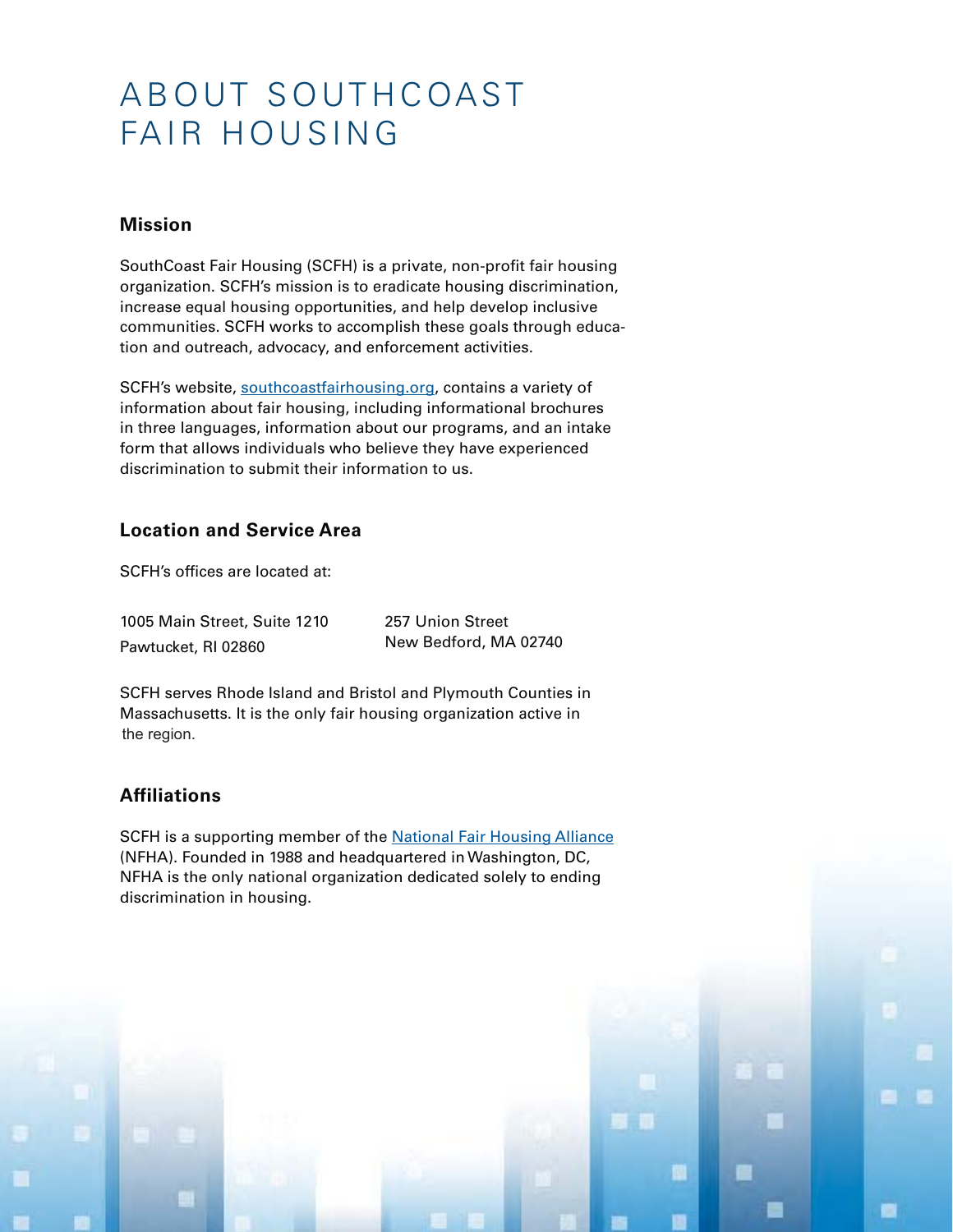# WHAT IS FAIR HOUSING?

## **Fair Housing**

Fair housing is the right of all people to be free from discrimination in the rental, sale, or financing of housing. The federal Fair Housing Act, originally passed in 1968, prohibits housing discrimination on the basis of race, color, national origin, religion, sex, familial status (presence of minor children) and disability. State laws in Rhode Island and Massachusetts create additional protected classes:

#### **Massachusetts**

#### **Rhode Island**

- age
- sexual orientation
- **•** gender identity
- marital status
- use of housing voucher
- **•** military or veteran status
- genetic information
- **•** receipt of public assistance
- age
- sexual orientation
- **•** gender identity
- marital status
- **•** military or veteran status

H

a.

- housing status
- status as a victim of
- domestic violence.

Fair housing laws also require housing providers, including condominium associations, to grant requests for reasonable accommodations and reasonable modifications for people with disabilities. Additionally, the laws set minimum requirements for accessibility for some new and reconstructed housing, allowing individuals with disabilities to experience the full use and enjoyment of their homes.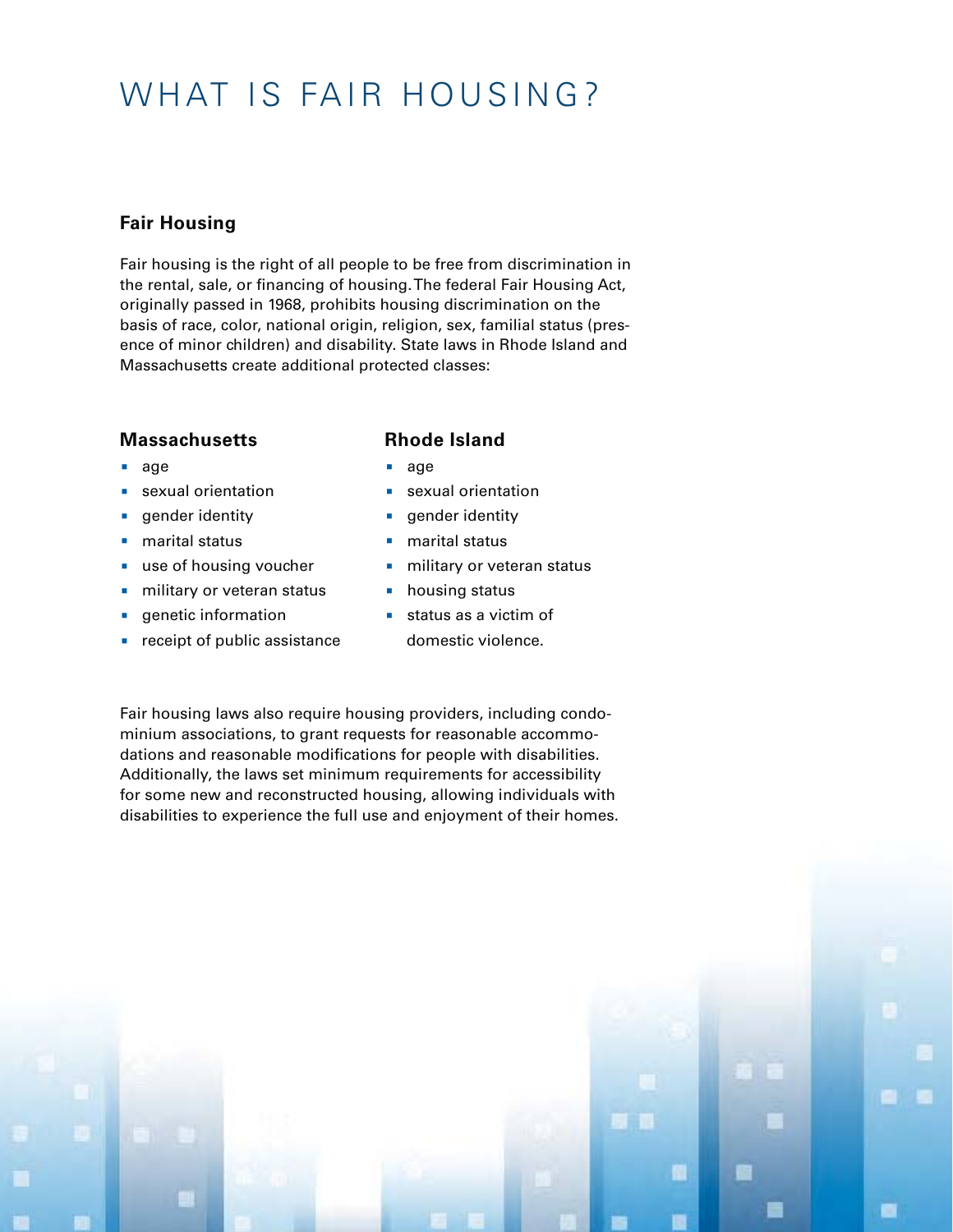### **Impact of Housing Discrimination**

Housing discrimination takes a toll on its victims, those who experience discrimination may:



encounter reduced opportunities for housing choice;



**f** face increased housing, transportation, housing search or other costs;



endure emotional distress;

**Experience limited access to employment, educational and** community opportunities; and



 $\uparrow$  live in segregated communities.

Housing discrimination can occur in a variety of circumstances. For instance, an individual may experience discrimination during a housing search or during a tenancy. Landlords may pursue evictions for discriminatory reasons, such as the pregnancy of a tenant. Municipal policies may serve to limit the development of group homes for people with disabilities, or may perpetuate segregation by limiting the development of new and varied housing. Real estate professionals may steer homebuyers from one neighborhood to another, and mortgage lenders may offer different loan terms to applicants due to their race.

Housing discrimination also impacts the larger community, resulting in municipalities, neighborhoods and even apartment buildings segregated by race, color, national origin, familial status or other characteristics. Housing segregation can lead to segregated schools; differences in property values and the quality of municipal services; and decreased socialization and understanding among people with differing characteristics.

> **A ZIP CODE SHOULD NEVER DETERMINE A CHILD'S FUTURE.**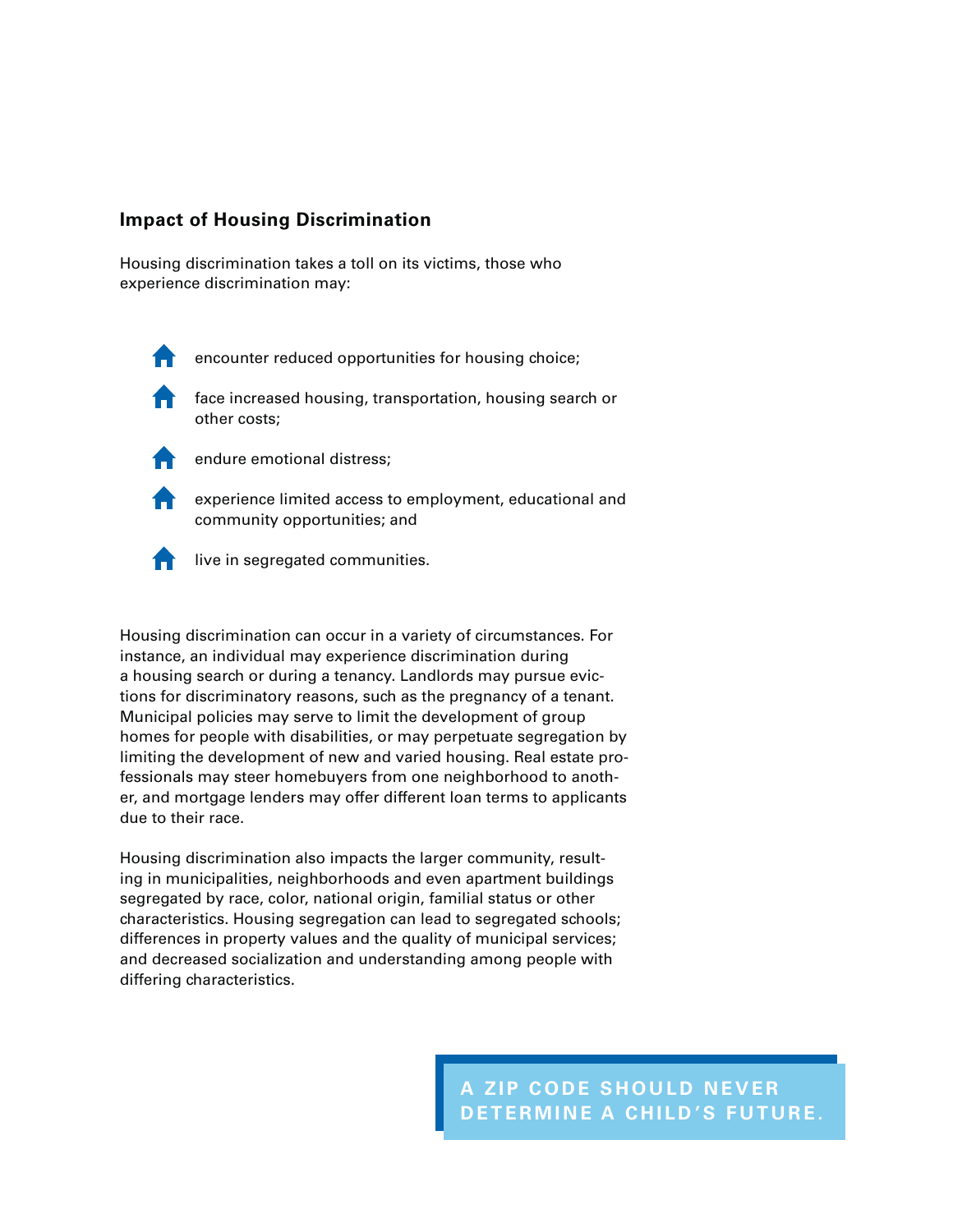# PROGRAMS

## **Fair Housing Education and Outreach**

SCFH staff conducts fair housing presentations, trainings, and workshops for:

- **•** first-time homebuyers
- housing authority staff
- **•** service providers
- real estate agents and brokers
- community members
- landlords and property managers

**CONTRACT** 

**•** volunteers

**•** local officials

SCFH maintains a website and social media presence, allowing it to provide the public with access to accurate fair housing information. SCFH develops and distributes a range of informational brochures in English, Portuguese, and Spanish. SCFH staff also provide fair housing counseling and referrals to individuals who believe they have experienced housing discrimination. The majority of SCFH's education and outreach activities are made possible through a Fair Housing Initiative Program – Education and Outreach grant from the U.S. Department of Housing and Urban Development.